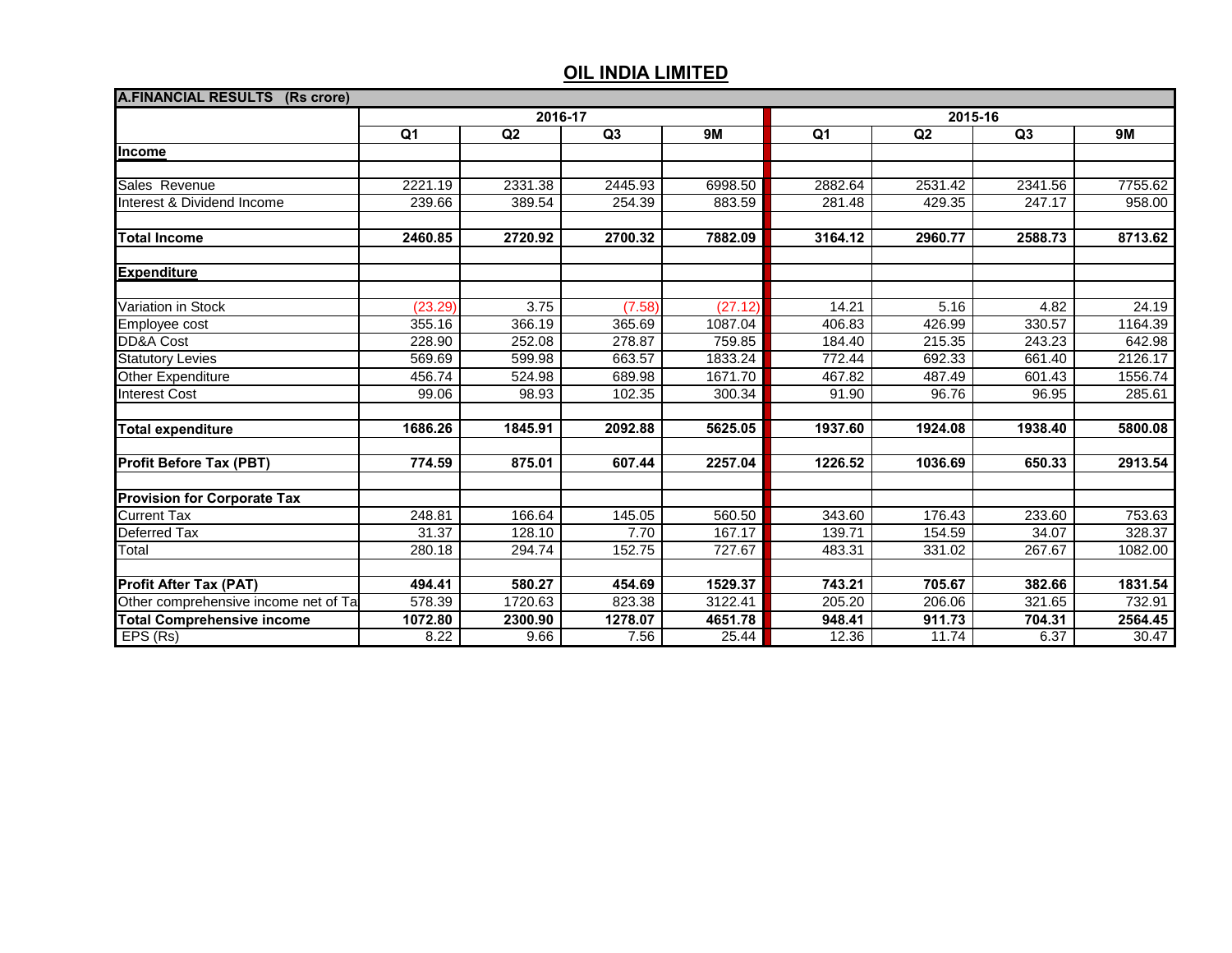| <b>B.PHYSICAL QTY</b> |         |       |       |        |         |        |        |        |
|-----------------------|---------|-------|-------|--------|---------|--------|--------|--------|
|                       | 2016-17 |       |       |        | 2015-16 |        |        |        |
|                       | Q1      | Q2    | Q3    | 9M     | Q1      | Q2     | Q3     | 9M     |
| 1. Production         |         |       |       |        |         |        |        |        |
| Crude Oil (MMT)       |         |       |       |        |         |        |        |        |
| - OIL                 | 0.798   | 0.807 | 0.822 | 2.427  | 0.834   | 0.808  | 0.797  | 2.439  |
| - JV                  | 0.005   | 0.004 | 0.005 | 0.014  | 0.005   | 0.005  | 0.005  | 0.015  |
| Condensate            | 0.000   | 0.000 | 0.004 | 0.004  | 0.003   | 0.005  | 0.004  | 0.012  |
| Total (incl. JV)      | 0.803   | 0.811 | 0.831 | 2.445  | 0.842   | 0.818  | 0.806  | 2.466  |
| Gas (BCM)             |         |       |       |        |         |        |        |        |
| - OIL                 | 0.731   | 0.743 | 0.738 | 2.212  | 0.642   | 0.702  | 0.776  | 2.120  |
| - JV                  | 0.000   | 0.000 | 0.000 | 0.000  | 0.000   | 0.000  | 0.000  | 0.000  |
| Total (incl. JV)      | 0.731   | 0.743 | 0.738 | 2.212  | 0.642   | 0.702  | 0.776  | 2.120  |
|                       |         |       |       |        |         |        |        |        |
| O+OEG (MMT)           | 1.534   | 1.554 | 1.569 | 4.657  | 1.484   | 1.520  | 1.582  | 4.586  |
| LPG (TMT)             | 7.905   | 8.567 | 9.424 | 25.896 | 9.306   | 10.011 | 11.037 | 30.354 |
| 2.Sales               |         |       |       |        |         |        |        |        |
| Crude Oil (MMT)       |         |       |       |        |         |        |        |        |
| - OIL                 | 0.780   | 0.808 | 0.813 | 2.401  | 0.836   | 0.801  | 0.795  | 2.432  |
| - JV                  | 0.005   | 0.004 | 0.006 | 0.015  | 0.006   | 0.005  | 0.005  | 0.016  |
| Condensate            | 0.000   | 0.000 | 0.003 | 0.003  | 0.003   | 0.004  | 0.005  | 0.012  |
| Total (incl. JV)      | 0.785   | 0.812 | 0.822 | 2.419  | 0.845   | 0.810  | 0.805  | 2.460  |
| Gas Sales (BCM)       |         |       |       |        |         |        |        |        |
| - OIL                 | 0.606   | 0.614 | 0.601 | 1.821  | 0.502   | 0.565  | 0.652  | 1.719  |
| - JV                  | 0.000   | 0.000 | 0.000 | 0.000  | 0.000   | 0.000  | 0.000  | 0.000  |
| Total (incl. JV)      | 0.606   | 0.614 | 0.601 | 1.821  | 0.502   | 0.565  | 0.652  | 1.719  |
|                       |         |       |       |        |         |        |        |        |
| LPG (TMT)             | 7.883   | 8.644 | 9.147 | 25.674 | 9.350   | 9.697  | 11.448 | 30.495 |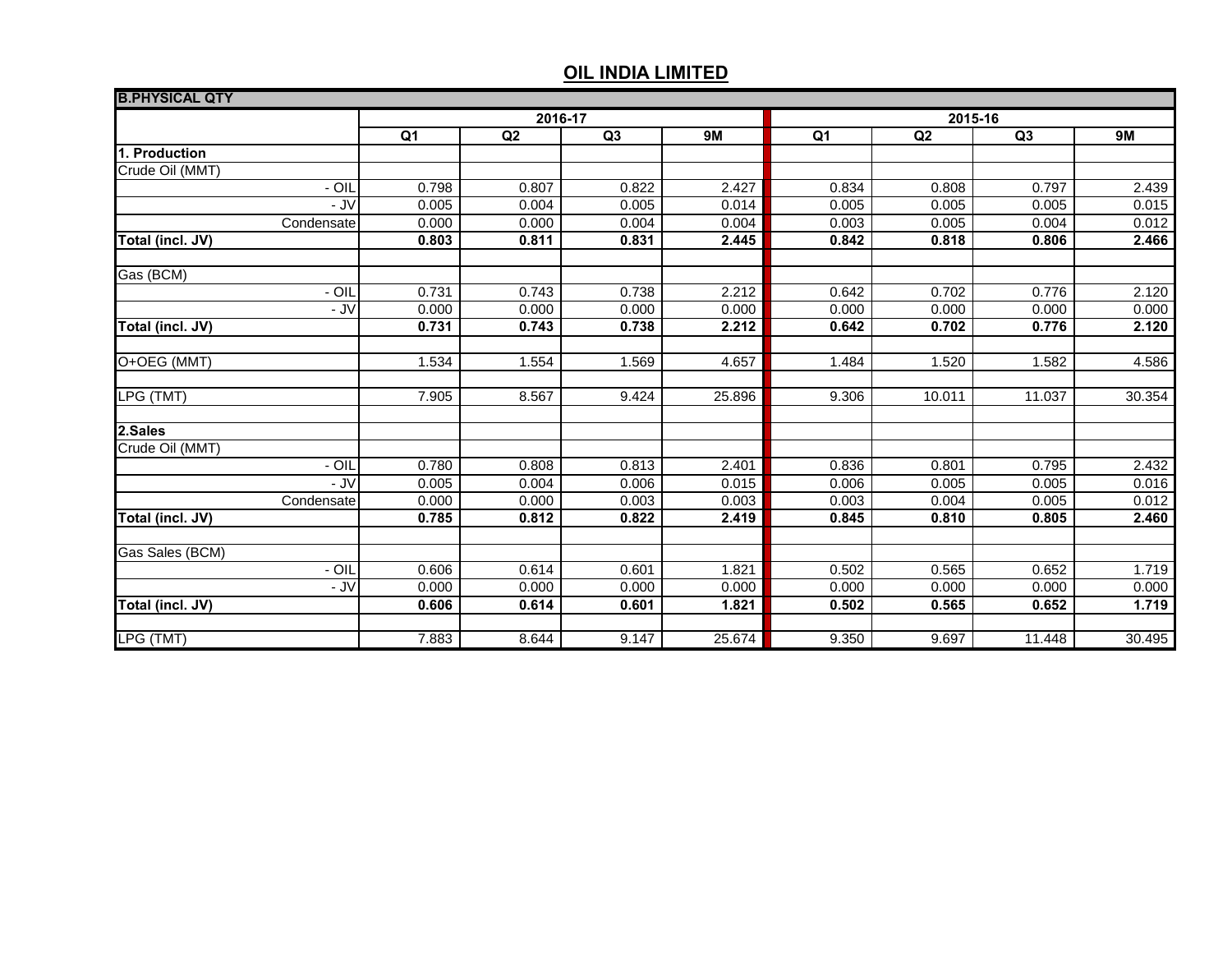| <b>C. FINANCIAL FIGURES (Rs crore)</b> |                |                |         |           |         |                |         |           |  |  |
|----------------------------------------|----------------|----------------|---------|-----------|---------|----------------|---------|-----------|--|--|
|                                        | 2016-17        |                |         |           | 2015-16 |                |         |           |  |  |
|                                        | Q <sub>1</sub> | Q <sub>2</sub> | Q3      | <b>9M</b> | Q1      | Q <sub>2</sub> | Q3      | <b>9M</b> |  |  |
| <b>Crude Oil Sales</b>                 |                |                |         |           |         |                |         |           |  |  |
| - Excl JV                              | 1598.14        | 1711.07        | 1915.61 | 5224.82   | 2167.84 | 1716.97        | 1565.51 | 5450.32   |  |  |
| -JV                                    | 7.03           | 9.96           | 12.73   | 29.72     | 17.37   | 13.66          | 9.91    | 40.94     |  |  |
| Total (incl. JV)                       | 1605.17        | 1721.03        | 1928.34 | 5254.54   | 2185.21 | 1730.63        | 1575.42 | 5491.26   |  |  |
| <b>Gas Sales</b>                       |                |                |         |           |         |                |         |           |  |  |
| - Excl JV                              | 365.41         | 372.07         | 298.67  | 1036.15   | 410.81  | 477.90         | 473.26  | 1361.97   |  |  |
| -JV                                    | 0.00           | 0.00           | 0.00    | 0.00      | 0.00    | 0.00           | 0.00    | 0.00      |  |  |
| Total (incl. JV)                       | 365.41         | 372.07         | 298.67  | 1036.15   | 410.81  | 477.90         | 473.26  | 1361.97   |  |  |
|                                        |                |                |         |           |         |                |         |           |  |  |
| <b>LPG</b>                             | 22.21          | 22.14          | 26.03   | 70.38     | 32.52   | 30.33          | 33.64   | 96.49     |  |  |
| Condensate                             | 0.18           | 0.11           | 11.81   | 12.10     | 10.15   | 16.65          | 14.61   | 41.41     |  |  |
| <b>Transportation Income</b>           | 97.57          | 86.97          | 95.18   | 279.72    | 81.75   | 101.74         | 102.60  | 286.09    |  |  |
| <b>Total Excl. JV</b>                  | 119.96         | 109.22         | 133.02  | 362.20    | 124.42  | 148.72         | 150.85  | 423.99    |  |  |
| <b>JV Share</b>                        | 0.00           | 0.00           | 0.00    | 0.00      | 0.00    | 0.00           | 0.00    | 0.00      |  |  |
| Total Incl. JV                         | 119.96         | 109.22         | 133.02  | 362.20    | 124.42  | 148.72         | 150.85  | 423.99    |  |  |
|                                        |                |                |         |           |         |                |         |           |  |  |
| Income from Renewable resources        | 40.44          | 38.07          | 12.69   | 91.20     | 27.31   | 38.03          | 16.86   | 82.20     |  |  |
|                                        |                |                |         |           |         |                |         |           |  |  |
| Income from OFC Fibre Leasing          | 2.33           | 2.33           | 3.65    | 8.31      | 2.35    | 2.37           | 2.34    | 7.06      |  |  |
|                                        |                |                |         |           |         |                |         |           |  |  |
| <b>Sale Revenue</b>                    | 2133.31        | 2242.72        | 2376.37 | 6752.40   | 2750.10 | 2397.65        | 2218.73 | 7366.48   |  |  |
|                                        |                |                |         |           |         |                |         |           |  |  |
| Claim towards Natural Gas Subsidy      | 85.70          | 86.23          | 67.93   | 239.86    | 130.71  | 131.18         | 121.06  | 382.95    |  |  |
| <b>Income from Services</b>            | 2.18           | 2.43           | 1.63    | 6.24      | 1.83    | 2.59           | 1.77    | 6.19      |  |  |
| <b>Other Operating Income</b>          | 87.88          | 88.66          | 69.56   | 246.10    | 132.54  | 133.77         | 122.83  | 389.14    |  |  |
|                                        |                |                |         |           |         |                |         |           |  |  |
| <b>Revenue from operations</b>         | 2221.19        | 2331.38        | 2445.93 | 6998.50   | 2882.64 | 2531.42        | 2341.56 | 7755.62   |  |  |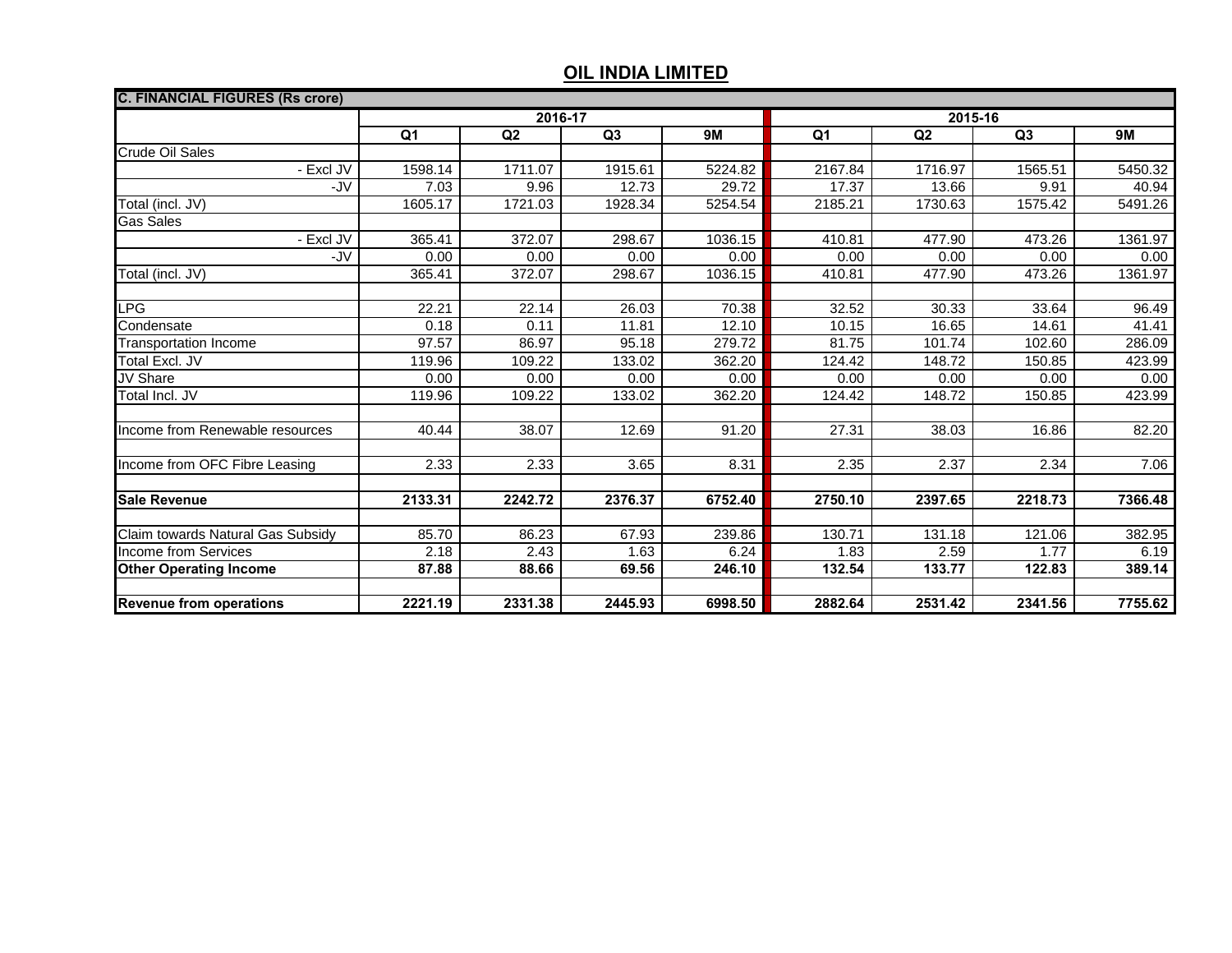| <b>D. CRUDE OIL PRICE &amp; SUBSIDY</b>                        |                          |                          |                          |                          |                |         |                          |         |
|----------------------------------------------------------------|--------------------------|--------------------------|--------------------------|--------------------------|----------------|---------|--------------------------|---------|
|                                                                | 2016-17                  |                          |                          |                          | 2015-16        |         |                          |         |
|                                                                | $\overline{Q1}$          | Q2                       | Q3                       | 9M                       | Q <sub>1</sub> | Q2      | Q3                       | 9M      |
| 1. Crude Oil Price in USD/BBL                                  |                          |                          |                          |                          |                |         |                          |         |
| (USD/BBL)                                                      |                          |                          |                          |                          |                |         |                          |         |
| Pre - Discount                                                 | 43.09                    | 44.55                    | 49.20                    | 45.66                    | 61.85          | 48.72   | 42.02                    | 50.90   |
| ess: Discount                                                  | 0.00                     | 0.00                     | 0.00                     | 0.00                     | 4.43           | 2.29    | 0.00                     | 2.25    |
| <b>Post Discount</b>                                           | 43.09                    | 44.55                    | 49.20                    | 45.66                    | 57.42          | 46.43   | 42.02                    | 48.65   |
|                                                                |                          |                          |                          |                          |                |         |                          |         |
| Post Discount-(Rs/BBL)                                         | 2882.29                  | 2983.07                  | 3317.56                  | 3063.33                  | 3644.45        | 3016.56 | 2770.38                  | 3152.03 |
| <b>Exchange Rate</b>                                           | 66.89                    | 66.96                    | 67.43                    | 67.09                    | 63.47          | 64.97   | 65.93                    | 64.79   |
|                                                                |                          |                          |                          |                          |                |         |                          |         |
| 2. Impact of Under Recovery (Rs crore)                         |                          |                          |                          |                          |                |         |                          |         |
| <b>Subsidy Discount</b>                                        | $\blacksquare$           |                          |                          |                          | 167.43         | 84.51   |                          | 251.94  |
| <b>Statutory Levies</b>                                        | $\overline{\phantom{a}}$ | $\overline{\phantom{a}}$ | $\blacksquare$           | $\blacksquare$           | 27.90          | 14.08   | $\blacksquare$           | 41.98   |
| Impact on PBT                                                  |                          | $\blacksquare$           | $\blacksquare$           | $\blacksquare$           | 139.53         | 70.43   | $\overline{\phantom{a}}$ | 209.96  |
| Impact on PAT                                                  | $\overline{\phantom{a}}$ | $\overline{\phantom{a}}$ | $\overline{\phantom{a}}$ | $\overline{\phantom{a}}$ | 88.33          | 46.60   | $\blacksquare$           | 134.93  |
|                                                                |                          |                          |                          |                          |                |         |                          |         |
| 3. Upstream Share of Under Recovery (Rs crore)                 |                          |                          |                          |                          |                |         |                          |         |
| <b>ONGC</b>                                                    | $\overline{\phantom{a}}$ | $\overline{\phantom{a}}$ | $\overline{\phantom{a}}$ | $\overline{\phantom{a}}$ | 1132.99        | 595.52  | $\overline{\phantom{a}}$ | 1728.51 |
| $\overline{OIL}$                                               | $\overline{\phantom{a}}$ | $\overline{\phantom{a}}$ | $\blacksquare$           | $\blacksquare$           | 167.43         | 84.51   | $\overline{\phantom{a}}$ | 251.94  |
| <b>GAIL</b>                                                    | $\overline{\phantom{a}}$ | $\overline{\phantom{a}}$ | $\overline{\phantom{a}}$ | $\overline{\phantom{a}}$ | 0.00           | 0.00    | $\overline{\phantom{a}}$ | 0.00    |
|                                                                |                          |                          |                          |                          |                |         |                          |         |
| <b>Total</b>                                                   | $\blacksquare$           | $\sim$                   | $\sim$                   | $\sim$                   | 1300.42        | 680.03  | $\blacksquare$           | 1980.45 |
|                                                                |                          |                          |                          |                          |                |         |                          |         |
| 4. Distribution of Upstream Share of Under Recovery (Rs crore) |                          |                          |                          |                          |                |         |                          |         |
| <b>IOCL</b>                                                    |                          | $\blacksquare$           | $\overline{\phantom{a}}$ | $\blacksquare$           | 878.84         | 461.57  | $\blacksquare$           | 1340.41 |
| <b>BPCL</b>                                                    | $\blacksquare$           | $\sim$                   | $\blacksquare$           | $\blacksquare$           | 203.33         | 58.72   | $\blacksquare$           | 262.05  |
| <b>HPCL</b>                                                    | $\blacksquare$           | $\blacksquare$           | $\blacksquare$           | $\blacksquare$           | 218.25         | 159.74  | ٠                        | 377.99  |
|                                                                |                          |                          |                          |                          |                |         |                          |         |
| <b>Total</b>                                                   | $\blacksquare$           | $\blacksquare$           | $\blacksquare$           | $\blacksquare$           | 1300.42        | 680.03  | $\blacksquare$           | 1980.45 |
| 5. Distribution of OIL's Share of Under Recovery (Rs crore)    |                          |                          |                          |                          |                |         |                          |         |
| <b>IOCL</b>                                                    |                          | $\blacksquare$           | $\blacksquare$           | $\blacksquare$           | 99.14          | 31.43   | $\blacksquare$           | 130.57  |
| <b>BPCL</b>                                                    | $\blacksquare$           | $\blacksquare$           | $\blacksquare$           | $\sim$                   | 68.29          | 53.08   | $\sim$                   | 121.37  |
| <b>HPCL</b>                                                    | $\blacksquare$           | $\blacksquare$           | $\sim$                   | $\sim$                   | 0.00           | 0.00    | $\overline{a}$           | 0.00    |
| Total                                                          | $\blacksquare$           | $\blacksquare$           | $\blacksquare$           | $\blacksquare$           | 167.43         | 84.51   | $\blacksquare$           | 251.94  |